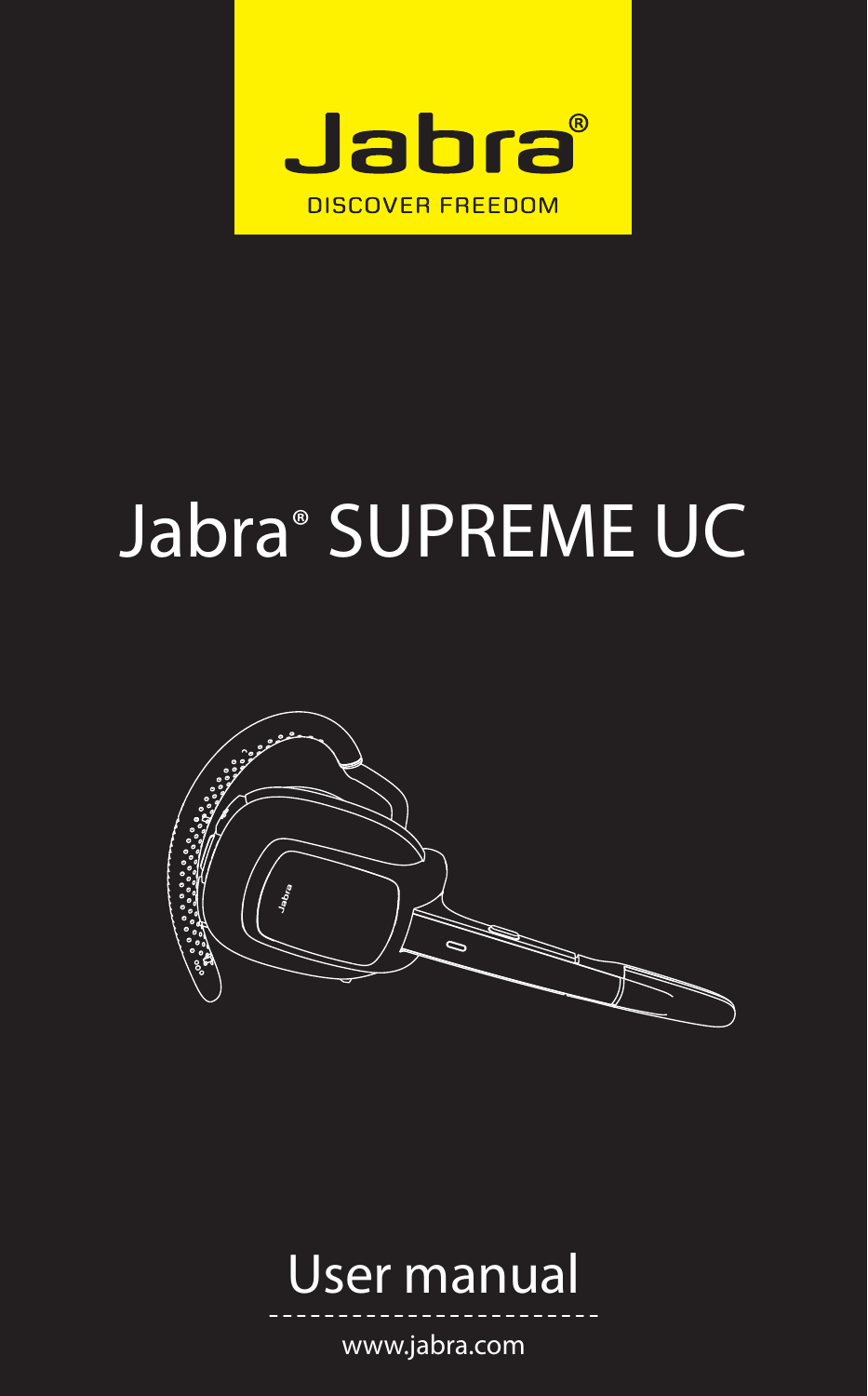# CONTENTS

| WHAT YOUR HEADSET CAN DO3                |
|------------------------------------------|
| PAIRING A PHONE/DEVICE TO YOUR HEADSET 4 |
|                                          |
| TURNING YOUR HEADSET ON AND OFF4         |
|                                          |
| RE-PAIRING THE JABRA LINK 360 ADAPTER5   |
|                                          |
|                                          |
|                                          |
|                                          |
|                                          |
|                                          |
|                                          |
|                                          |
| HOW TO CARE FOR YOUR HEADSET14           |
|                                          |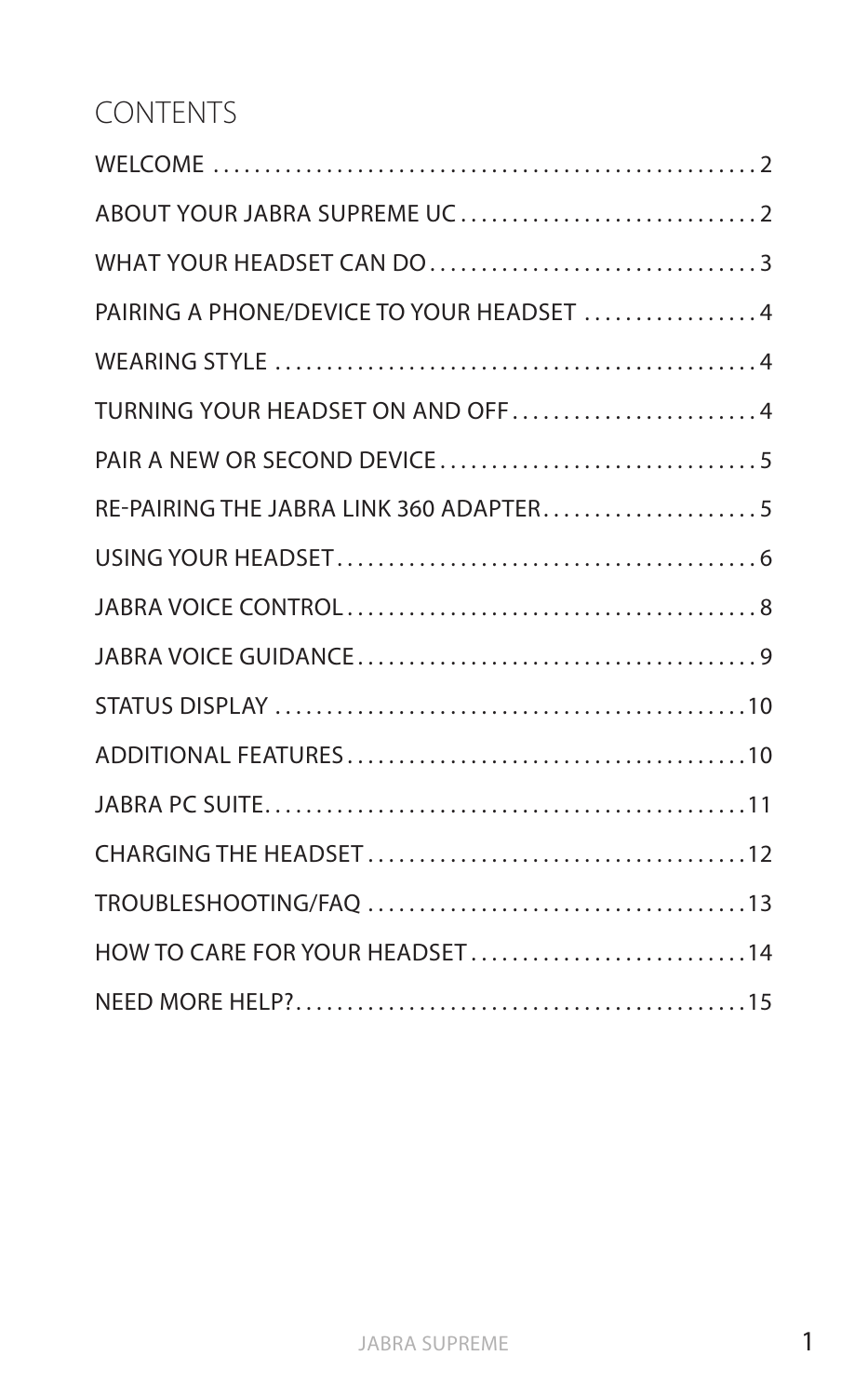# WELCOME

Thank you for purchasing the Jabra SUPREME UC headset. We hope you enjoy it!

# ABOUT YOUR JABRA SUPREME UC

- **A. Volume up** (+)
- **B.** Micro USB charging connector
- **C. Volume down** (-)
- **D. Answer/end** button
- **E. Status Display**
- **F. On/Off** flip boom arm
- **G.** Jabra **Voice Control** button
- **H. Jabra LINK 360** adapter
- **I. Jabra LINK 360** status LED

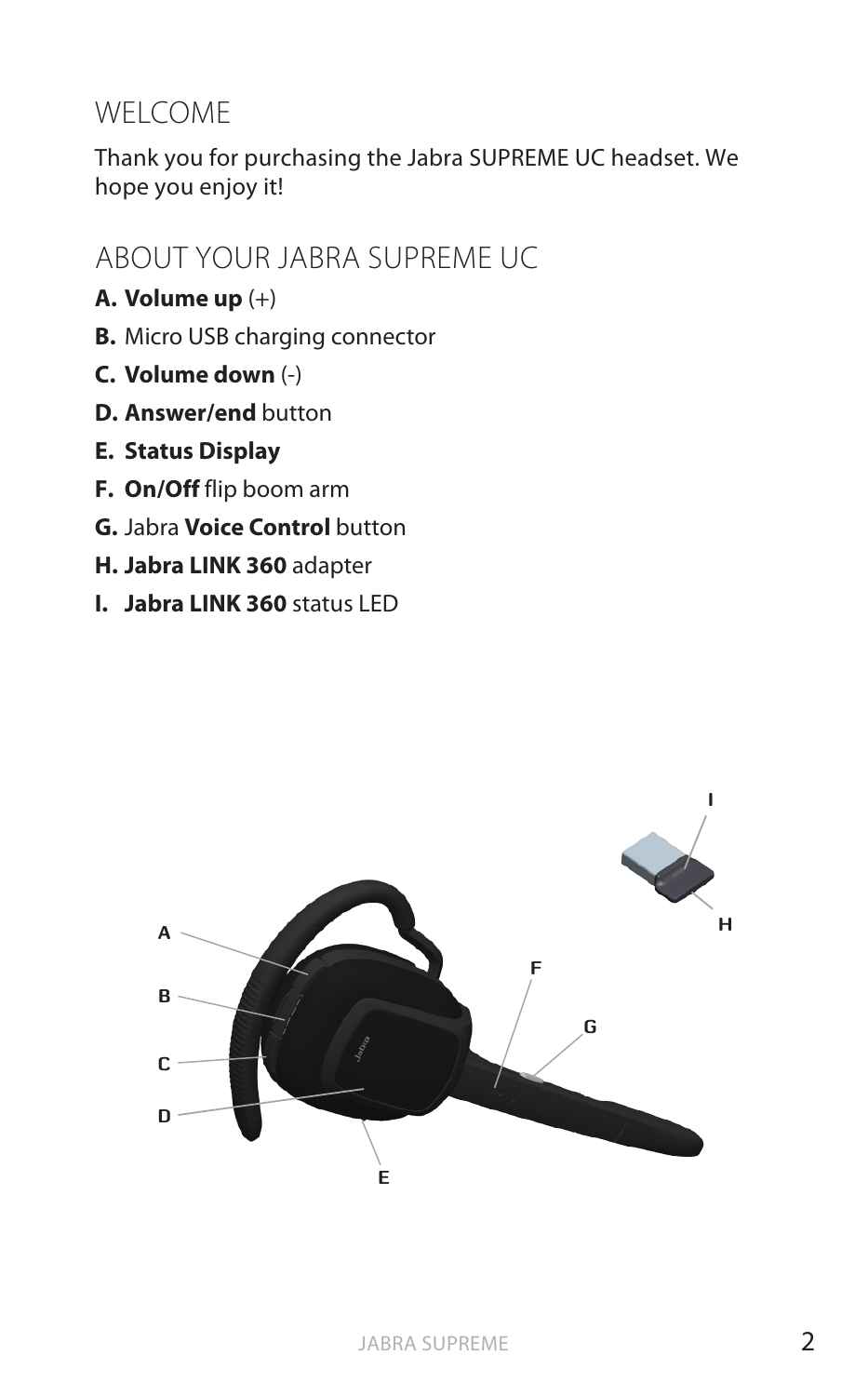# WHAT YOUR HEADSET CAN DO

- Jabra Voice Control enables you to make calls, answer calls and more, using your voice (phone dependent)
- Jabra Voice Guidance guides you through using the Jabra SUPREME UC, and will announce who is calling you
- Last number redialing and last number call back
- Mobile phone voice commands compatibility (e.g. SiriTM voice recognition software)
- Three way calling
- Advanced MultiUse™ allows two active Bluetooth devices to connect at the same time

# **Specifications:**

- Up to 6 hours of talk time and 15 days of standby time
- Rich sound and ambient noise reduction by Active Noise Cancellation
- Noise BlackoutTM 3.0 dual microphones technology provides outstanding background noise reduction
- Digital sound enhancements via DSP technology
- Clear wireless streaming of your favorite multimedia: Music, GPS, podcasts, video, etc. (from A2DP enabled devices\*)
- Bluetooth technology Easy pairing with Bluetooth 3.0 EDR & eSCO
- Supported Bluetooth profiles: HFP, HSP, A2DP, PBAP
- Up to 128-bit encryption
- Rechargeable battery with charging option from AC charger or PC using the supplied USB cable
- Operating range up to 10 m (33 feet)
- Weight 18 grams
- Size: 89.7 mm x 29.9 mm x 21.9 mm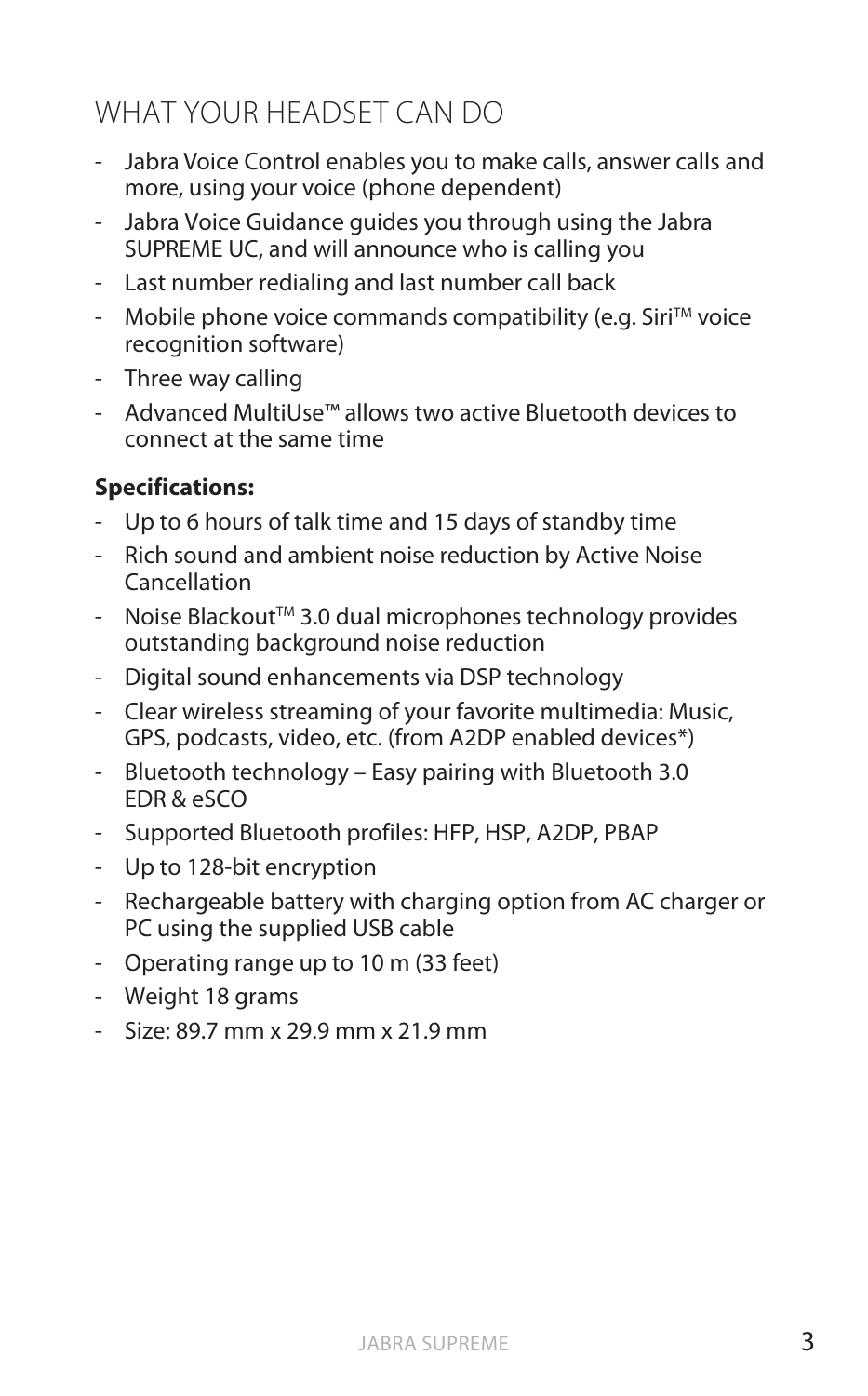# PAIRING A PHONE/DEVICE TO THE HEADSET

Please follow these steps before using the Jabra SUPREME UC:

1. Charge the Jabra SUPREME UC using the supplied AC charger or USB cable.

#### **PC setup**

- 2. Insert the **Jabra LINK 360** adapter into any available USB slot on your PC.
- 3. Setup softphone\*. Set the **Jabra LINK 360** as speaker and microphone in the audio configuration section of your softphone software.

#### **Mobile phone setup**

4. Press and hold the **Answer/end** button and open the flip boom arm. Release the button when you hear "Welcome, you are now ready for pairing". You will be voice guided through the pairing process. Follow the instructions, and when pairing is complete you will hear an announcement that you are connected. You are now ready to start using your Jabra SUPREME UC.

Note: If voice guidance has been disabled go to the Bluetooth menu on your device and search for new Bluetooth devices. Select Jabra SUPREME UC. If asked for a passcode or key use 0000 (four zeros).

NOTE: Voice Guidance and Voice commands are enabled as the default setting when you turn on your Jabra SUPREME the first time. You can at any time disable both by pressing the Voice button while you flip the boom arm to On position. You will hear a tone and SUPREME will no longer talk to you or listen for commands. Repeat the process to enable the voice features again.

\* For extra functionality (e.g. Answer/end softphone) download Jabra PC Suite from jabra.com/pcsuite

# WEARING STYLE

The Jabra SUPREME UC is ready for right ear wearing. If you prefer left ear wearing, remove the ear hook, turn it and re-attach it to the Jabra SUPREME UC from the opposite side. The ear cushions come in two different styles to fit any ear. Furthermore the earhook can be shaped to optimize the fit and comfort.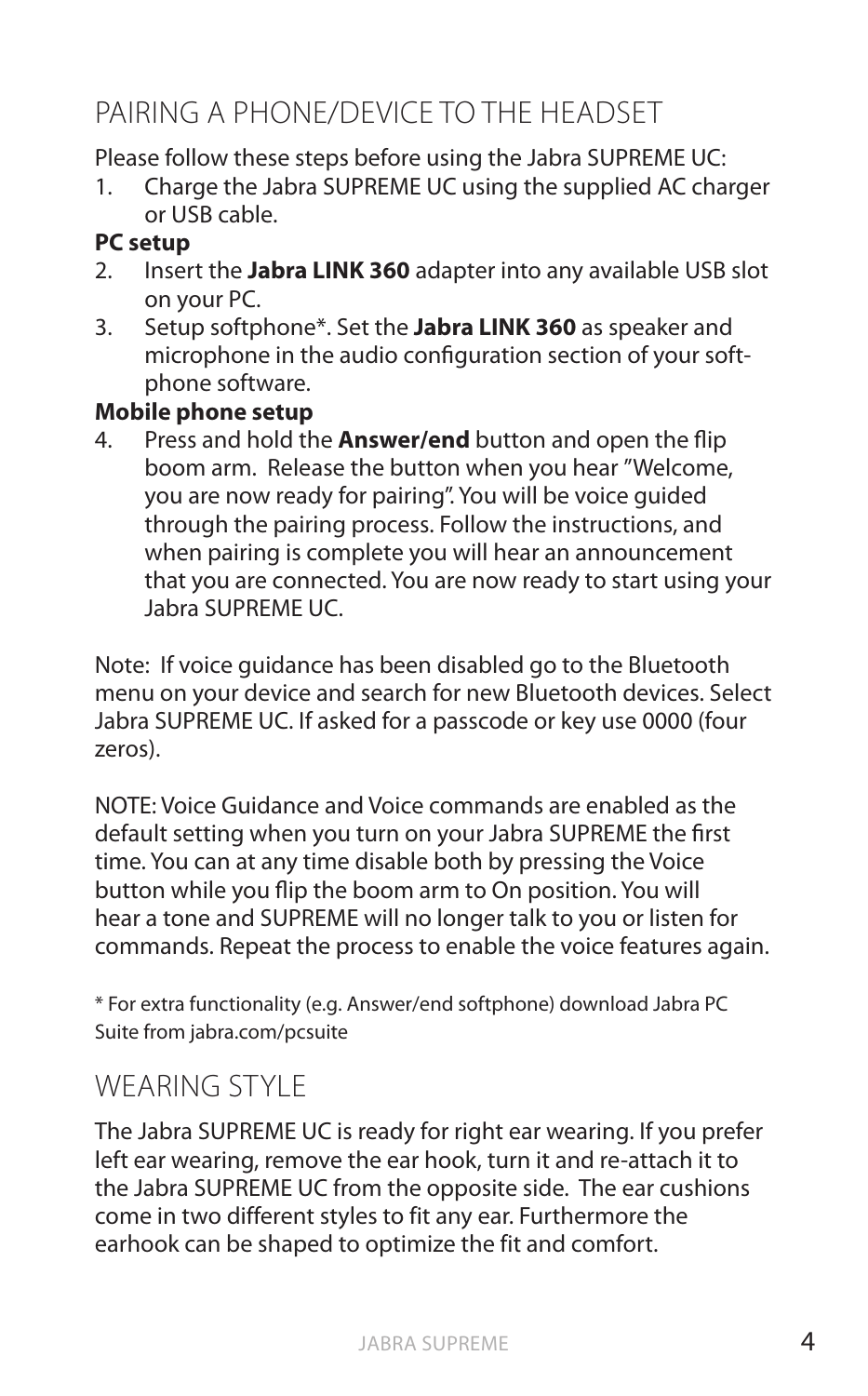# TURNING THE HEADSET ON AND OFF

Flip the boom arm to turn on (open position) or turn off (closed position).

# PAIR A NEW OR SECOND DEVICE

- 1. Ensure that the Jabra SUPREME UC is turned on.
- 2. Tap the **Voice Control** button on the Jabra SUPREME UC until you are prompted to "Say a command".
- 3. Say "Pair new device" and follow the pairing instructions.

**NOTE:** If you have disabled Voice Guidance and Control you can put Jabra SUPREME UC in pairing mode manually by holding the **Answer/end** button while flipping the boom arm to **On** position. The Status Display will flash blue to indicate that you are in pairing mode.

# RE-PAIRING THE JABRA LINK 360 ADAPTER

- 1. Remove the **Jabra LINK 360** adapter from the PC, and turn off the Jabra Supreme UC and other headsets.
- 2. Put the Jabra Supreme UC in pairing mode by press and holding the **Answer/end** button and opening the flip boom arm. Release the button when you hear "Welcome, you are now ready for pairing".
- 3. Put the **Jabra LINK 360** adapter into the PC to begin pairing automatically. It can take up to 1 minute to pair. The **Jabra LINK 360** status LED will flash blue. When the status LED turns steady blue, the pairing is complete.

**TIP**: For extra functionality download and install Jabra PC Suite from www.jabra.com/setup, and run Jabra Control Center.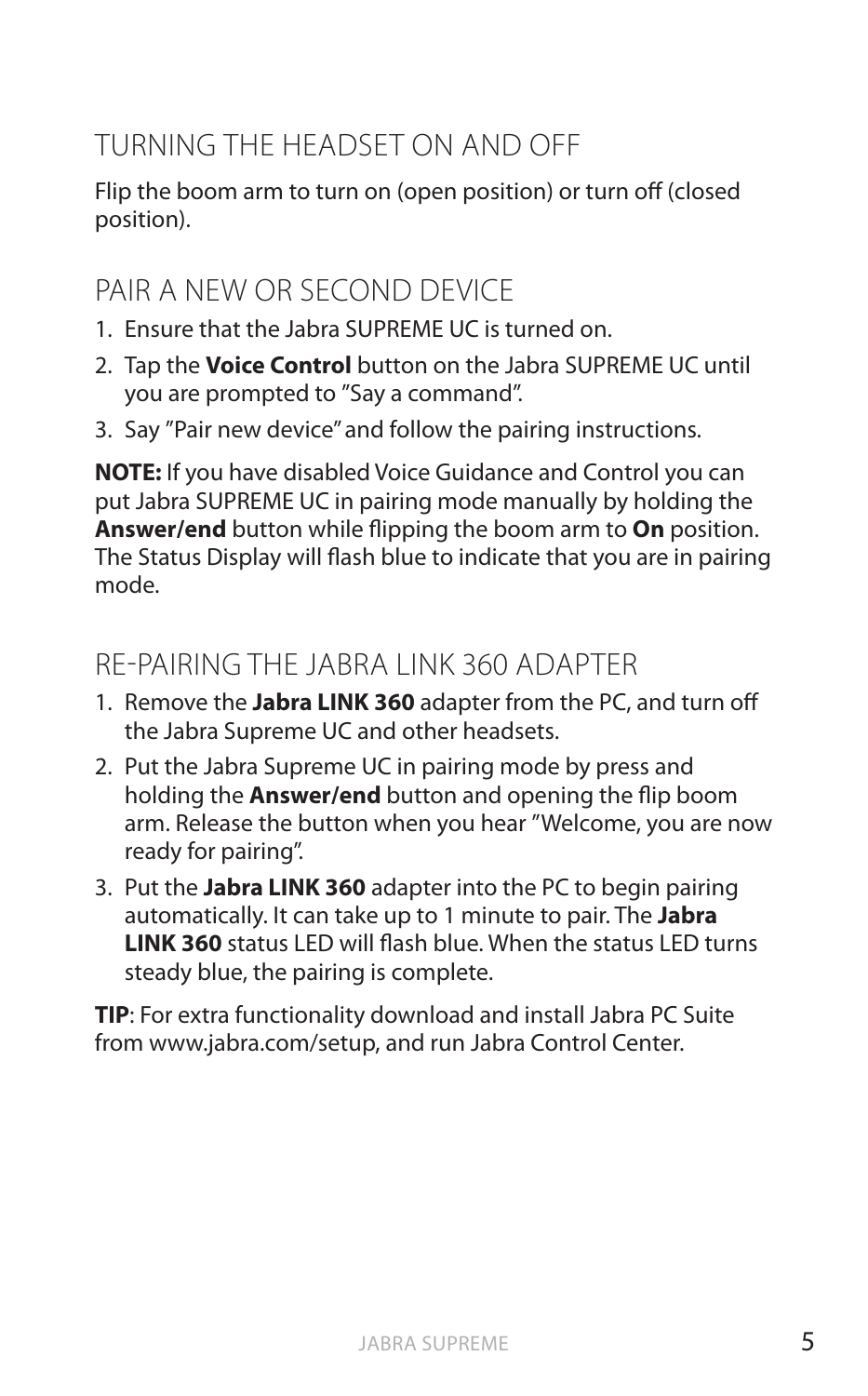# USING YOUR HEADSET

## **ANSWER CALL**

- Say "Answer" after the caller is announced.
- Tap the **Answer/End** button.
- Flip open the boom arm if the Jabra SUPREME UC is off (flipped shut.

## **END CALL**

- Tap the **Answer/End** button

## **REJECT/IGNORE CALL**

- Say "Ignore" after the caller is announced (phone dependent)
- Double Tap the **Answer/End** button. Depending on your phone settings, the person who called you will either be forwarded to voice mail or hear the busy signal.

## **MAKE CALL**

- Start a call with your PC or phone. The call will automatically transfer to the headset.
- Press and hold (2 secs) the **Answer/end** button on the headset to make a call using your phone's voice activation (e.g. Siri<sup>TM</sup>).

## **LAST NUMBER REDIAL**

- Double tap the **Answer/End** button (phone dependent)

#### **ACTIVATE HEADSET VOICE COMMANDS**

- To activate the headset voice commands tap the **Voice Control** button on the Jabra SUPREME UC. You will be asked to "Say a command":

Say "What can I say?" for a full list of voice commands.

Say "Pair new device" to put the Jabra SUPREME UC in pairing mode.

Say "Battery" to hear the current battery level.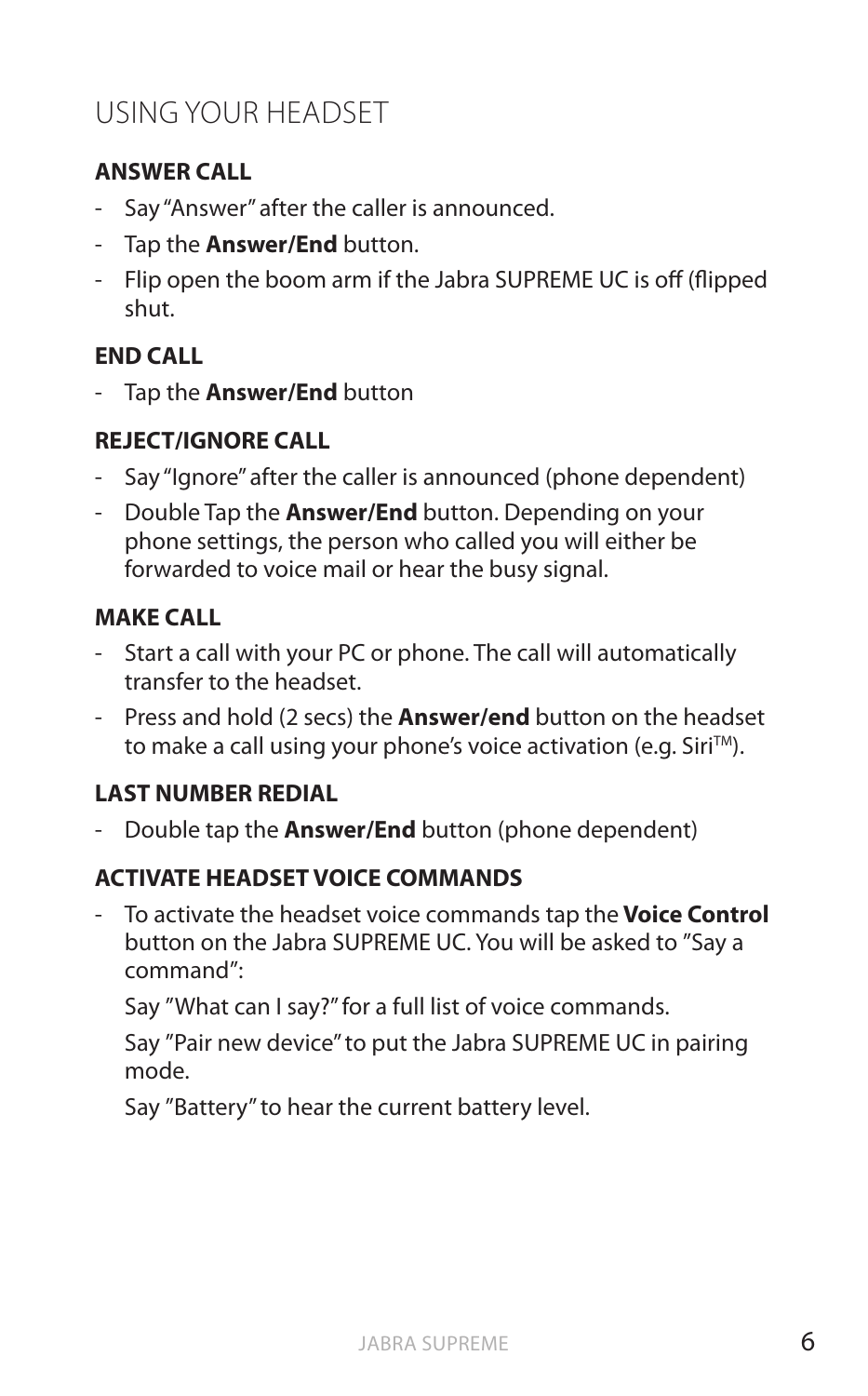Say "Cancel" to exit the voice commands menu, or tap the Voice Control button.

## **ACTIVATE MOBILE PHONE VOICE COMMANDS**

- Press and hold (2 secs) the **Answer/end** button on the headset to activate the phones voice commands (e.g. Siri™).

#### **MUTE/UN-MUTE**

- During a call, tap the **Voice Control** button.To un-mute tap the **Voice Control** button again.

## **ADJUST VOLUME**

- Tap the **Volume up** (+) or **Volume down** (-) buttons to adjust the headset speaker volume.

## **BATTERY STATUS**

- Tap the **Voice Control** button (when not on a call) and say "Battery" to hear the current battery level.

## **THREE WAY CALLING**

- To put the first call on hold and accept an incoming call, press and hold (2 secs) the **Answer/end** button. To switch between the two active calls, press and hold (2 secs) the **Answer/end** button again.

## **PLAY MUSIC, PODCASTS OR GPS**

- Audio played on a connected device will automatically transfer to the Jabra Supreme UC (device dependent).

## **ANSWER INCOMING CALL WHEN PLAYING MUSIC**

- If there is an incoming call while listening to music on the Jabra SUPREME UC, the music will pause and you will hear your ringtone or caller ID. You can choose to answer or ignore the call. When the call is ended the music will automatically play again, or may need to be manually resumed.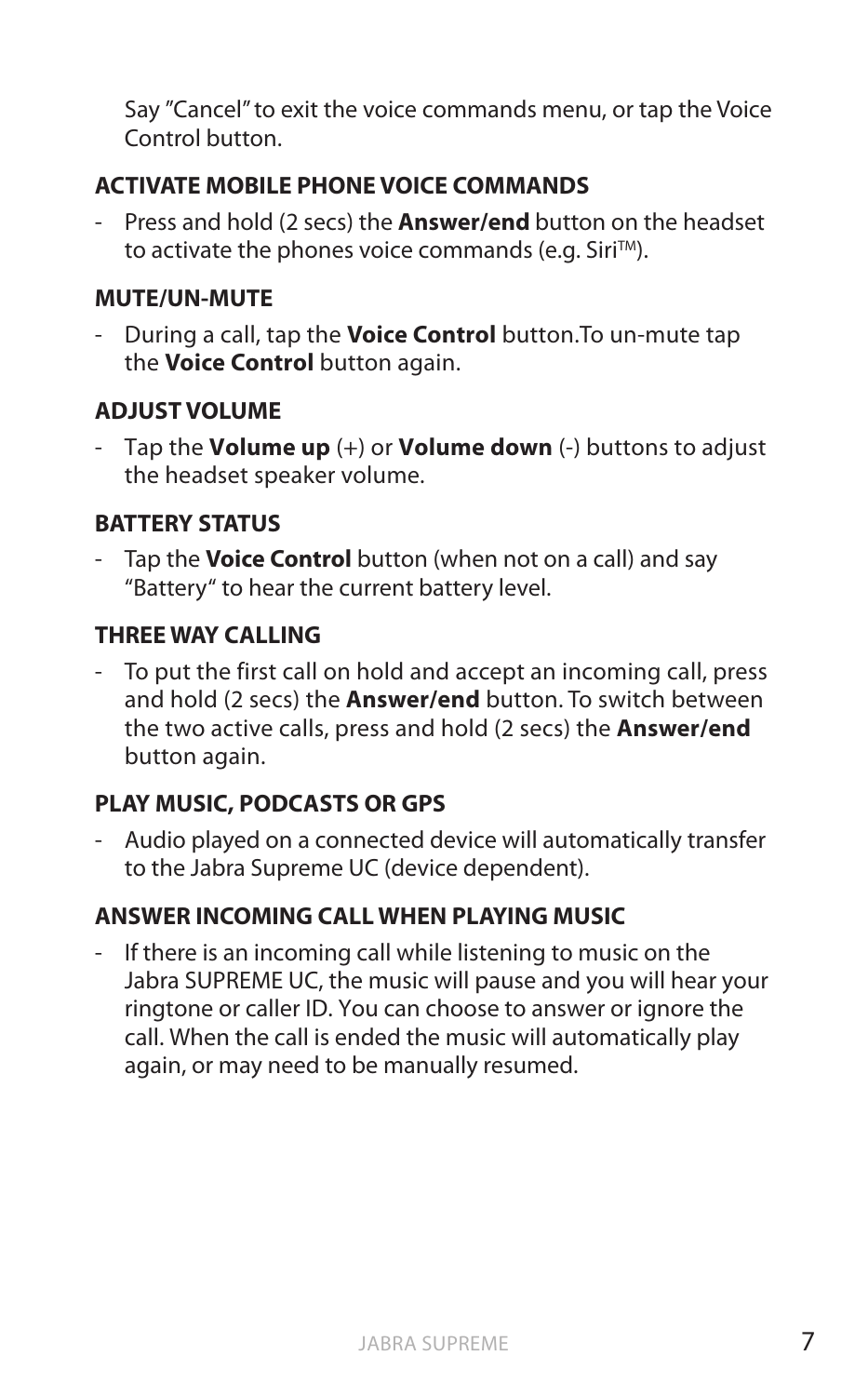# JABRA VOICE CONTROL

Jabra Voice Control allows you to speak to instruct the headset, using a variety of voice commands. To activate the headset voice commands tap the Voice Control button on the Jabra SUPREME UC. You will be asked to "Say a command":

| <b>Voice command</b>                 | <b>What it does</b>                                                    |
|--------------------------------------|------------------------------------------------------------------------|
| "Answer"                             | Answers an incoming call                                               |
| "Ignore"                             | Rejects an incoming call                                               |
| "Pair new device"                    | Puts the Jabra SUPREME UC into<br>pairing mode                         |
| "Redial"<br>(last device paired*)    | Redials the last outgoing call made<br>on the device (phone dependent) |
| "Call back"<br>(last device paired*) | Calls back the last incoming call<br>received on the Jabra SUPREME UC  |
| "Phone commands"                     | Activates your device's voice dialing<br>feature (phone dependent)     |
| "Battery"                            | Will tell you the current battery level                                |
| "What can I say?"                    | Will tell you a full list of voice<br>commands                         |
| "Cancel"                             | Cancels the current operation and<br>closes the voice menu             |

#### **HEADSET VOICE COMMANDS**

\*Redial and Call back only function with the device that was paired last.

#### **MOBILE PHONE VOICE COMMANDS**

To access your movile phone's voice commands (e.g. Siri™) press and hold (2 secs) the Answer/end button on the Jabra SUPREME UC.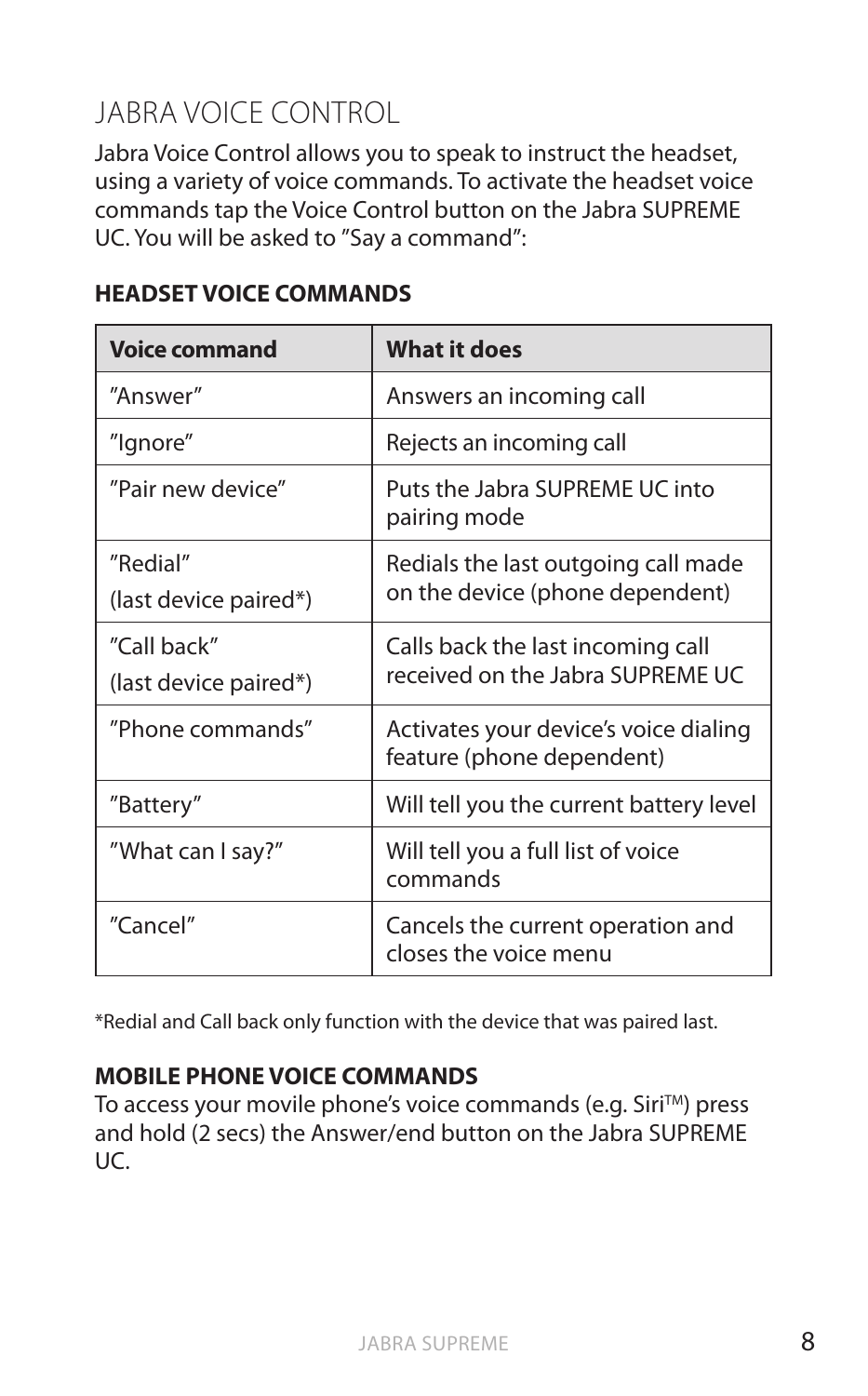# JABRA VOICE GUIDANCE

Jabra Voice Guidance guides you through using your headset.

| <b>Voice quidance</b>                                                                                                          | <b>What it means</b>                                                                                    |
|--------------------------------------------------------------------------------------------------------------------------------|---------------------------------------------------------------------------------------------------------|
| "Welcome! You are now<br>ready for pairing. Go to<br>the Bluetooth menu on<br>your phone.                                      | The Jabra SUPREME UC is in pairing<br>mode.                                                             |
| Turn on or enable<br>Bluetooth.                                                                                                |                                                                                                         |
| Search for devices and<br>select your Jabra hands<br>free device. Select pair<br>or OK. If asked for a PIN<br>code enter 0000" |                                                                                                         |
| "Pairing failed"                                                                                                               | Pairing failed                                                                                          |
| "Connected"                                                                                                                    | Jabra SUPREME UC is connected to<br>a phone/device                                                      |
| "Two devices connected"                                                                                                        | Jabra SUPREME UC is connected to<br>two phones/devices                                                  |
| "Disconnected"                                                                                                                 | A connected phone/device is<br>turned off, is out of range, or has<br>Bluetooth disabled while in range |
| "Battery level is low"                                                                                                         | The Jabra SUPREME UC battery<br>level is below 10%                                                      |
| "Call from <name from<br="">phone address book or<br/>number&gt;"</name>                                                       | Incoming call on phone/device that<br>supports caller ID (PBAP)                                         |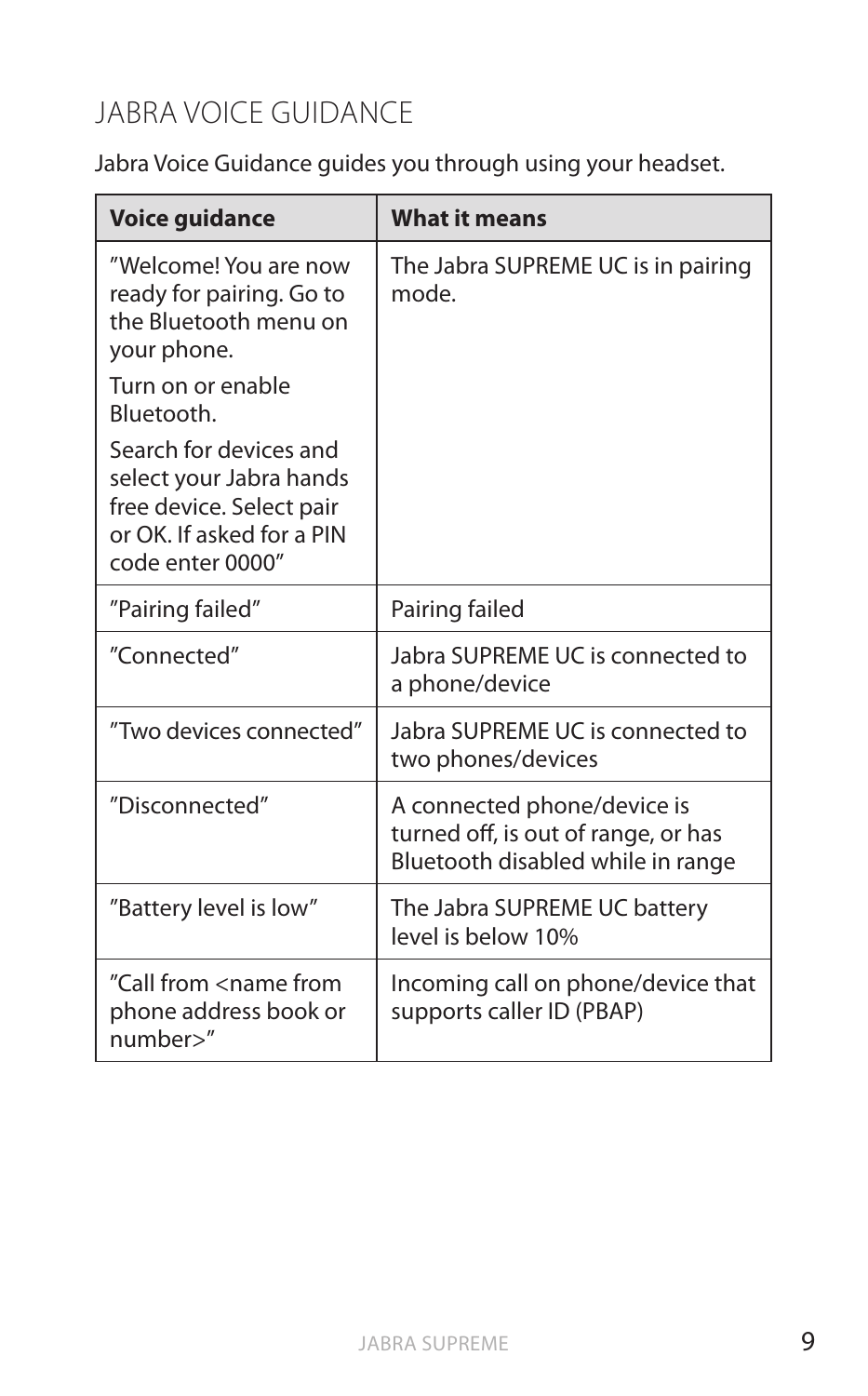# STATUS DISPLAY

| <b>LED light</b> | <b>Description</b>                                    |
|------------------|-------------------------------------------------------|
| Flashing blue    | Bluetooth pairing mode                                |
| Solid blue       | Bluetooth connected.<br>Calls or music are not active |
| Solid Green      | Bluetooth connected.<br>Calls or music are active     |

# ADDITIONAL FEATURES

## **PLAY MUSIC, PODCASTS, OR GPS**

Music, podcasts or GPS on your phone/device will automatically transfer to the Jabra SUPREME UC. Any incoming calls will pause the audio, and the call can be answered or ignored. The audio will resume after the call has ended (phone dependent).

#### **USING TWO DEVICES WITH THE HEADSET (ADVANCED MULTIUSE®)**

When two devices (e.g. your PC and your phone) are connected to the headset you can place and answer calls on both devices and switch between the two. In this state the primary device (the device paired last) will be used for voice dialing, last number redial and call back. If you receive a second call when you are already on a call, you will be alerted by a tone. You can then:

- To put the first call on hold and accept the incoming call, press and hold (2 secs) the **Answer/end** button.
- To switch between the two active calls, press and hold (2 secs) the **Answer/end** button again.
- Tap the **Answer/end** button once to end the first call and accept the incoming call. Some phones may require a second tap of the **Answer/end** button to accept the incoming call.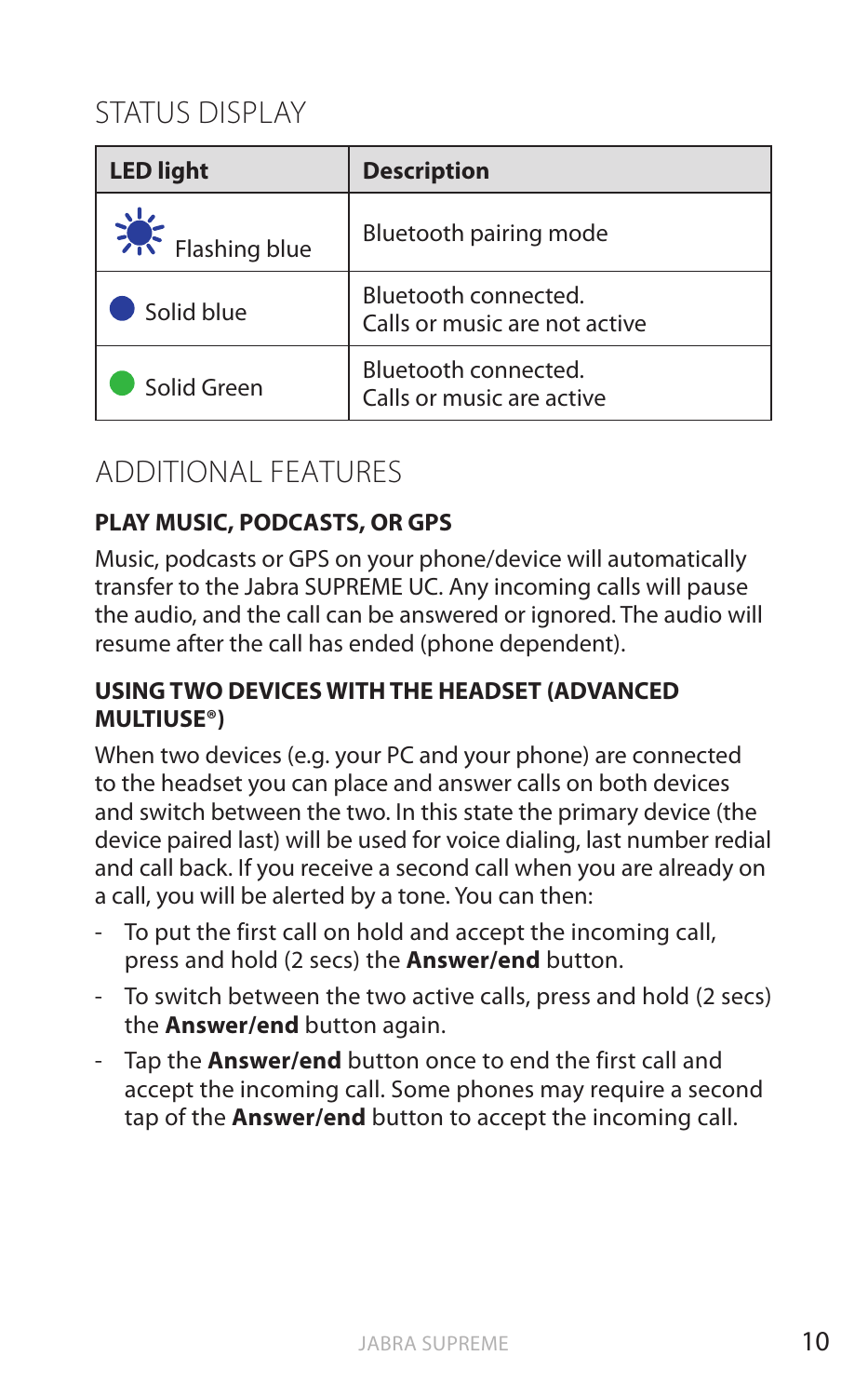# JABRA PC SUITE

Jabra PC Suite is a collection of software designed to support the Jabra SUPREME UC. For full functionality and management, it is highly recommended to install Jabra PC Suite.

Jabra PC Suite consists of:

## **Jabra Control Center**

Settings management and monitoring of the Jabra SUPREME UC.

## **Jabra Device Service**

Manages the interaction between the Jabra SUPREME UC and Jabra Control Center and softphone drivers.

#### **Jabra Firmware Updater**

Updates Jabra SUPREME UC firmware.

# **Online Help**

Searchable help for Jabra PC Suite.

Jabra PC Suite additionally includes drivers for various softphones. For a list of supported softphones, visit the Jabra website at www. jabra.com/pcsuite

## **INSTALL JABRA PC SUITE**

To install Jabra PC Suite download the latest version from the Jabra website at www.jabra.com/pcsuite.

## **SET JABRA SUPREME UC AS SPEAKER AND MICROPHONE**

Before first time use of the Jabra SUPREME UC with a softphone, it is important to set the Jabra SUPREME UC as speaker and microphone in the audio configuration section of your softphone software (e.g. Skype). Refer to specific softphone documentation for assistance in setting audio configurations.

#### **UPDATE FIRMWARE**

Firmware updates improve performance, or add new functionality, to your Jabra SUPREME UC. To update the firmware, either:

- Download the latest firmware and additional languages from jabra.com/supremeuc
- Launch the Jabra Firmware Updater installed with Jabra PC Suite, and follow the Firmware Updater wizard, or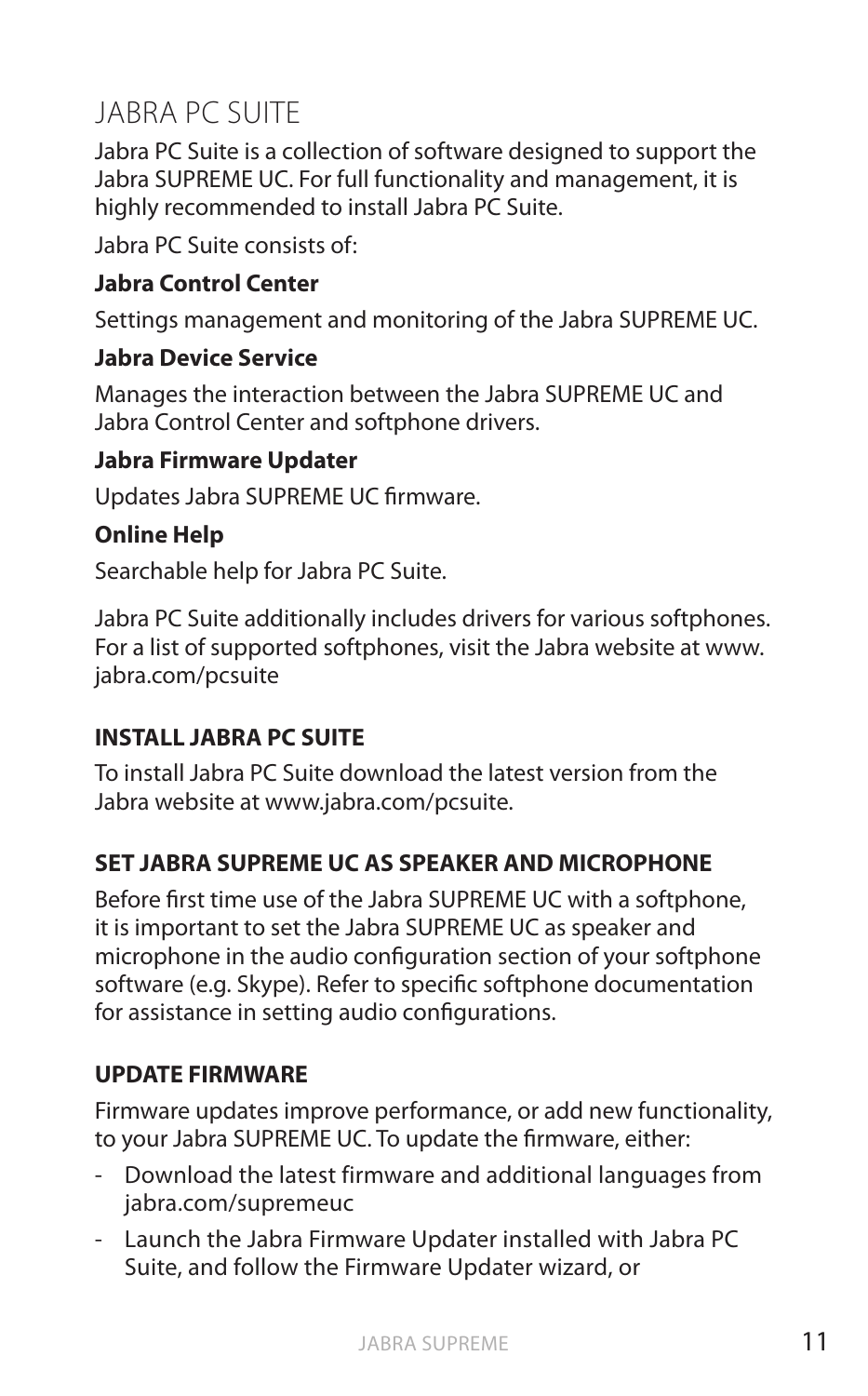- Check for the latest version via Jabra Control Center > Help > Check for Updates.

# CHARGING THE HEADSET

Use the USB cable to connect the Jabra SUPREME UC to any available USB port on your PC, or use the AC charger. The battery indicator light will flash green while charging. A full charge takes approximately two hours, and the light will stop flashing when complete.

Only use the AC charger provided. Do not use chargers from other devices as this may damage the headset.

**TIP:** The headset battery life will be significantly reduced if the headset is left uncharged for a long period. It is recommended to recharge the headset at least once a month.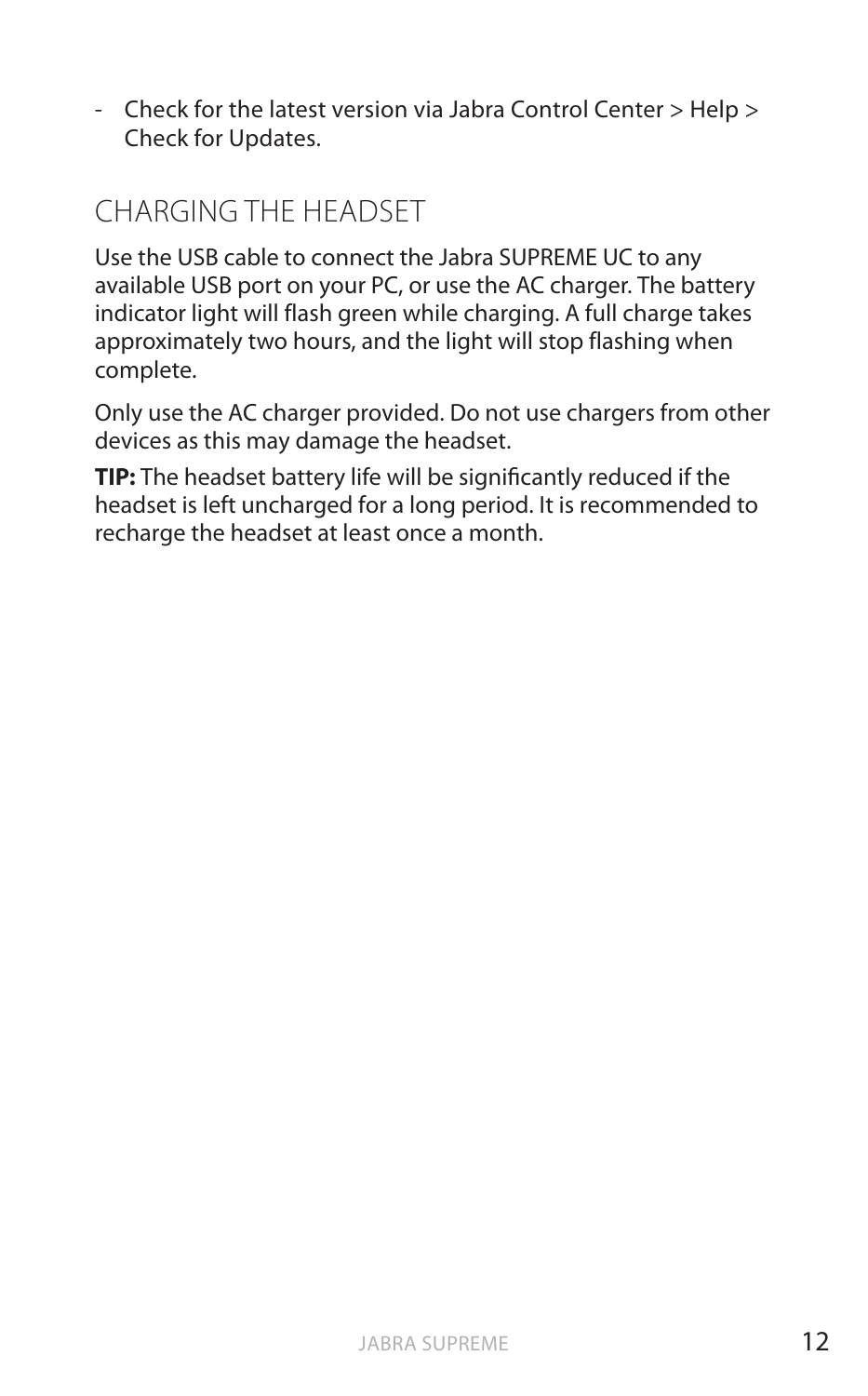# TROUBLESHOOTING/FAQ

#### **I hear crackling noises**

- Check that the headset and the phone/device are within 10 meters (33 feet) of each other, and that there are no obstructions between the two.

## **I cannot hear anything in my headset**

- Increase the volume in the headset.
- Ensure that the headset is paired to a device.
- Ensure your phone is connected to the headset by tapping the **Answer/End** button.

# **I am having pairing problems**

- You may have deleted your headset pairing connection in your mobile phone/device. Follow the pairing instructions to pair it again.

## **I want to reset the pairing list in my headset**

- The headset registers a list of up to 7 mobile phones. To clear the pairing list and reset the Jabra SUPREME UC to factory settings, turn on the Jabra SUPREME UC while simultaneously holding the Volume Up (+) and Answer/end button for 6 seconds. The next time the headset is turned on it will automatically enter pairing mode.

#### **Will the Jabra SUPREME UC work with other Bluetooth devices?**

- The Jabra SUPREME UC is designed to work with Bluetooth mobile phones/devices supporting a headset, hands-free and/or advance audio distribution profile, and compliant with Bluetooth version 1.1 or higher.

## **I cannot use Reject call, call on hold, Redial or voice dialing**

- These features are dependent on the ability of your phone/ device to support a hands-free profile. Even if the handsfree profile is implemented reject call, call hold and voice dialing are optional features which are not supported by all phone/ devices. Please consult your phone/device manual for details.

Please note some features can only be operated from the primary device e.g. voice dial using Jabra SUPREME UC with 2 mobile phones.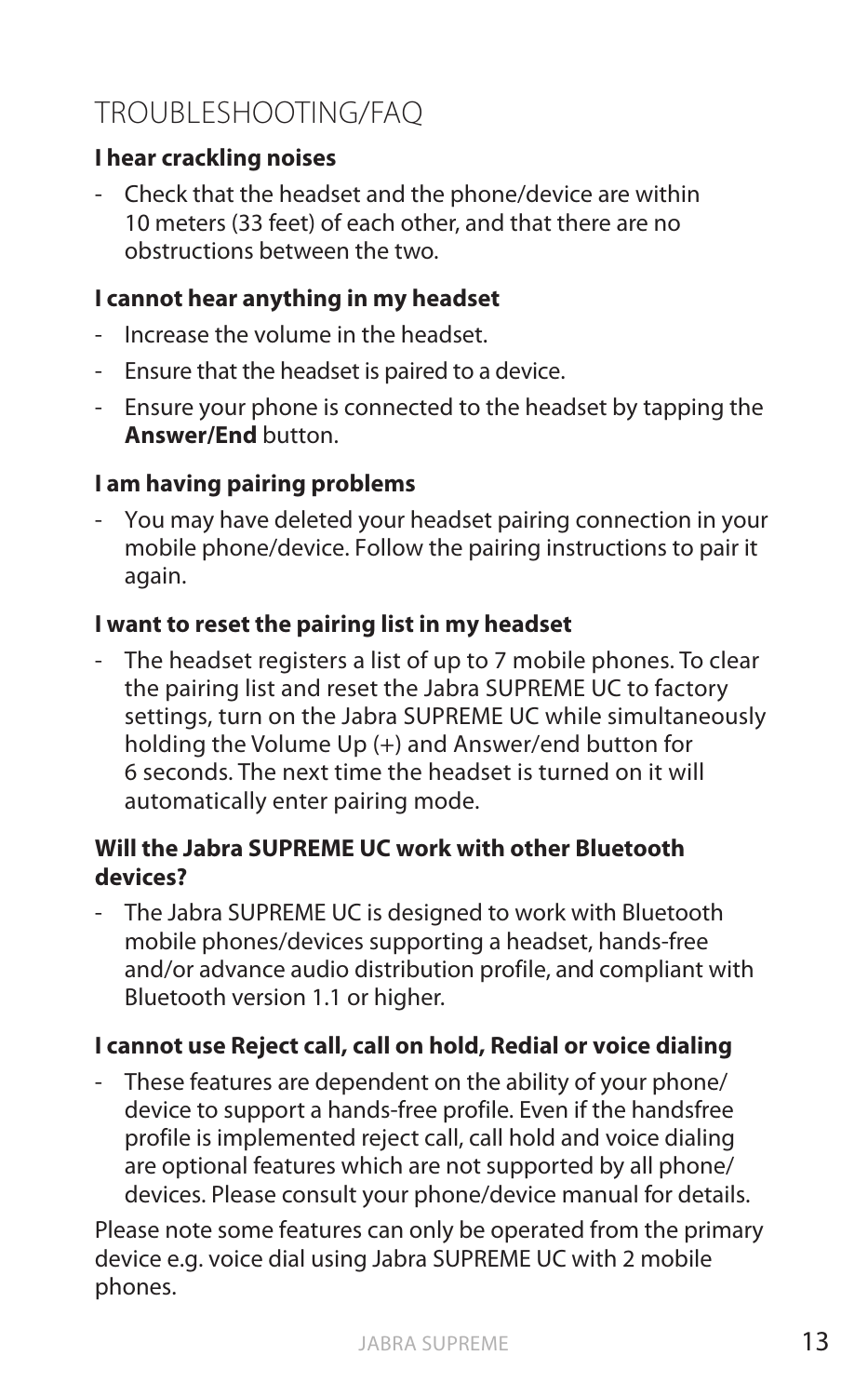## **My headset does not announce the caller names during incoming calls**

- Ensure that your phone supports the Bluetooth® phonebook access profile (PBAP) and that the name of the caller is in your phonebook.

Please note on some Android phones a warning message about the phonebook transfer appears in the top left corner. You must select this message and agree to the connection in order to get caller ID to function properly.

# **My headset says it is disconnected. What does this mean?**

The headset announcing that it has disconnected can mean several things:

- The connected phone/device has been turned off.
- The connected phone/device is out of range of the headset.
- Bluetooth has been disabled on the connected phone/device.

## **Will the Jabra Supreme UC work with my Mac?**

Yes. The Jabra Supreme UC will work with limited functionality with a Mac.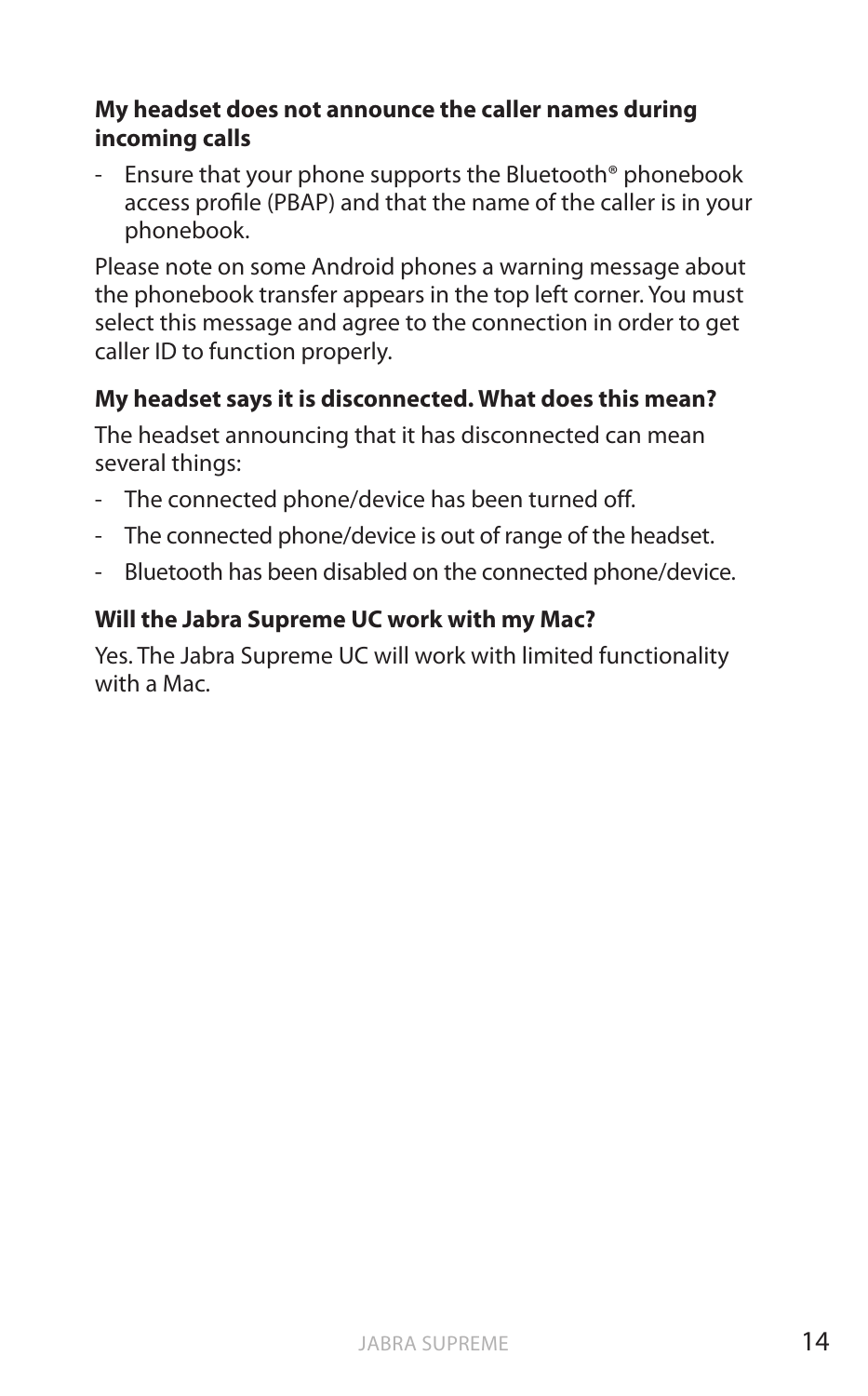# HOW TO CARE FOR YOUR HEADSET

- Always store the Jabra SUPREME UC with the power off and safely protected.
- Avoid storage at extreme temperatures (above 45°C/113°F including direct sunlight – or below -10°C/14°F). This can shorten battery life and may affect operation. High temperatures may also degrade performance.
- Do not expose the Jabra SUPREME UC to rain or other liquids.

# NEED MORE HELP?

**Web:** www.jabra.com /supremeuc

## **E-mail:**

| Deutsch      | support.de@jabra.com |
|--------------|----------------------|
| English      | support.uk@jabra.com |
| Español      | support.es@jabra.com |
| Français     | support.fr@jabra.com |
| Italiano     | support.it@jabra.com |
| Nederlands   | support.nl@jabra.com |
| Polska       | support.pl@jabra.com |
| Scandinavian | support.no@jabra.com |
| Россия       | support.ru@jabra.com |
| Australia    | support.au@jabra.com |
| China        | support.cn@jabra.com |
| Japan        | support.jp@jabra.com |
| New Zealand  | support.nz@jabra.com |
| Singapore    | support.sq@jabra.com |

#### **Phone:**

| Belgique/Belgie | 00800 722 52272 |
|-----------------|-----------------|
| Danmark         | 70 25 22 72     |
| Deutschland     | 0800 1826756    |
| Die Schweiz     | 00800 722 52272 |
| España          | 900 984572      |
| France          | 0800 900325     |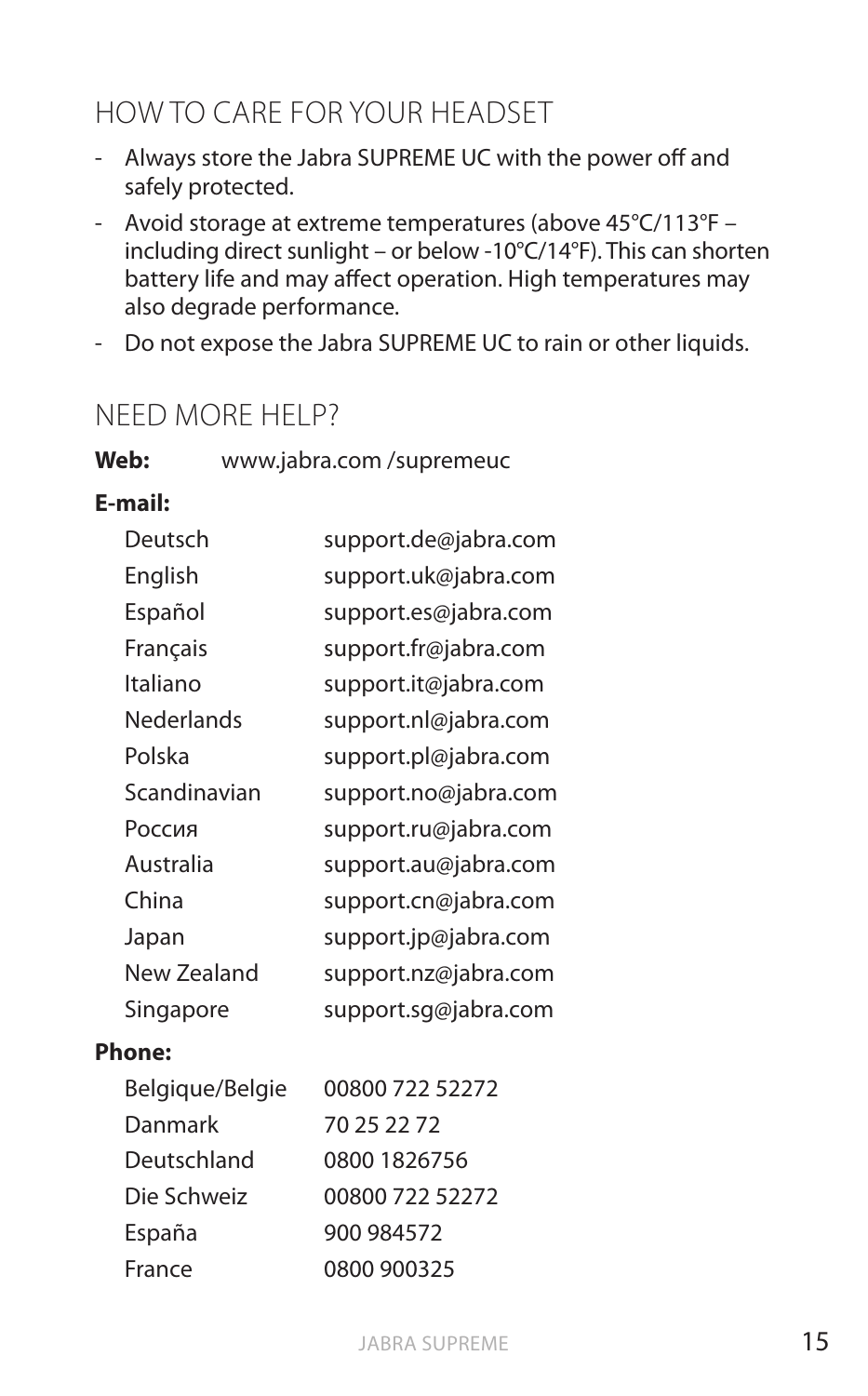| Italia         | 800 786532       |
|----------------|------------------|
| Luxembourg     | 00800 722 52272  |
| Nederland      | 0800 0223039     |
| Norge          | 800 61272        |
| Österreich     | 00800 722 52272  |
| Polska         | 0801 800 550     |
| Portugal       | 00800 722 52272  |
| Suomi          | 00800 722 52272  |
| Sverige        | 020792522        |
| United Kingdom | 0800 0327026     |
| Россия         | +7 916 246 69 00 |
| International  | 00800 722 52272  |
| Australia      | 1-800-738-521    |
| China          | 800-858-0789     |
| Japan          | 03-3242-8722     |
| New Zealand    | +64 92806301     |
| Singapore      | 800 1012329      |

# **North America Support:**

| 1 (800) 327-2230                   |
|------------------------------------|
| 1 (800) 489-4199                   |
| techsupp@jabra.com                 |
| twitter.com/jabra US               |
| http://www.jabra.com/mobilesupport |
|                                    |



Dispose of the product according to local standards and regulations. www.jabra.com/weee